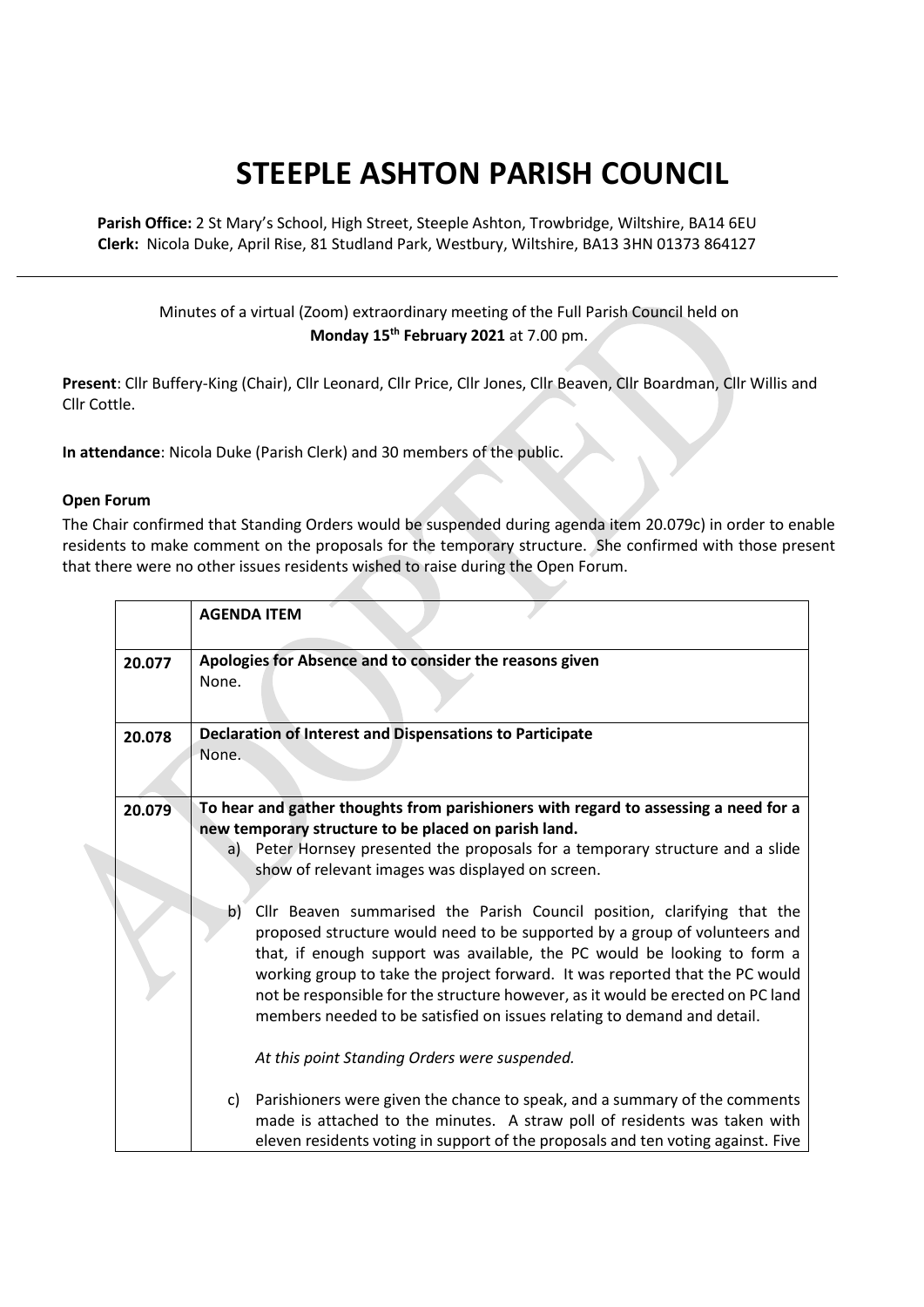| 20.080 | Date of next meeting<br>Monday 1 <sup>st</sup> March 2021 at 7.00 pm via Zoom.                                                                                                                                                                                                                                                                                                                                                                                                                                                                                        |
|--------|-----------------------------------------------------------------------------------------------------------------------------------------------------------------------------------------------------------------------------------------------------------------------------------------------------------------------------------------------------------------------------------------------------------------------------------------------------------------------------------------------------------------------------------------------------------------------|
|        | e) The Parish Council considered whether the proposal for a temporary structure<br>had sufficient support to ask the volunteers to form a Working Group. The<br>overall resident 'vote' including comments received prior to the meeting<br>resulted in twelve residents being in favour and fourteen being against the<br>proposals. Following debate, the PC resolved that there was an insufficient<br>level of support expressed to take the project forward. On that basis, the<br>proposals for a temporary structure would not be moved forward at this stage. |
|        | d) The Parish Clerk summarised the seven comments which had been received by<br>the PC prior to the meeting; reporting that of those one resident had reported<br>no objection to the proposals, one had expressed support, one was unsure and<br>four were against.                                                                                                                                                                                                                                                                                                  |
|        | being involved.<br>At this point Standing Orders were re-instated.                                                                                                                                                                                                                                                                                                                                                                                                                                                                                                    |
|        | residents had expressed a willingness to be involved in a working group to take<br>the project forward, with a further two residents saying they would consider                                                                                                                                                                                                                                                                                                                                                                                                       |

There being no other business the meeting was closed at 8.45 pm.

## **Residents Comments**

The following comments were made during agenda item 20.079 c):

- The situation with regard to public events was uncertain due to the coronavirus pandemic.
- The long term future of St Mary's playing field had not yet been determined.
- There was insufficient parking at St Mary's and Acreshort Park for a large number of visitors.
- Restrictions would be required on the use of the structure out of hours.
- That policing arrangements would need to be established, as the structure might be misused.
- The structure would result in an increase in noise and litter.
- That the facilities available such as electric and toilets would need to be determined.
- Cleaning and monitoring arrangements would need to be established.
- There were concerns as to how events at the structure would impact neighbouring residents' quality of life.
- That the erection of a structure during the summer months would impact the grass cutting regime.
- There were already four marquees available for hire in the village.
- The hiring arrangements and revenue generated would need to be carefully managed.
- The structure and its events might negatively impact on neighbours' privacy.
- The structure and its events might detract from the peaceful nature of the fields and impact on the play areas.